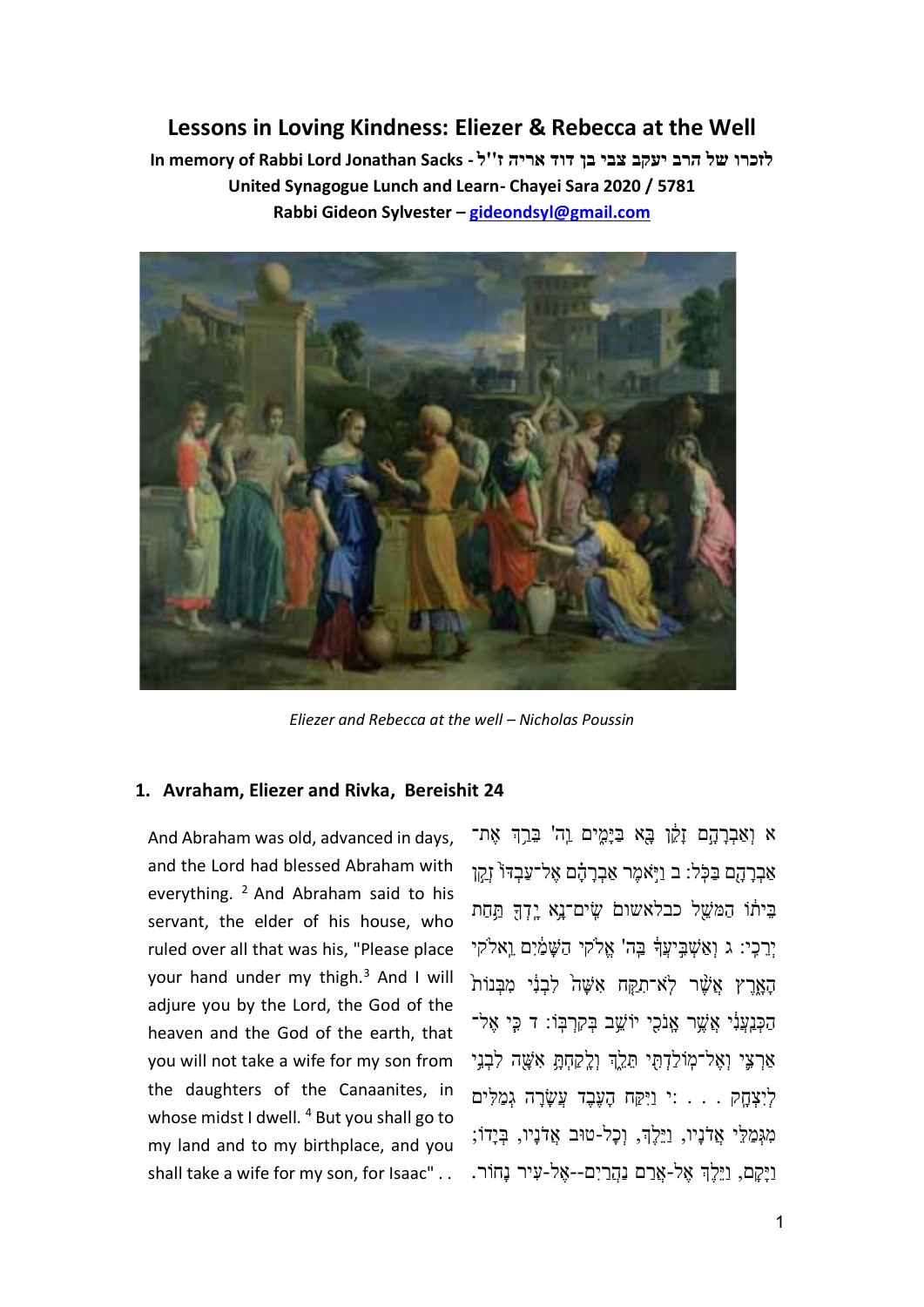$10$  Then the servant left, taking with him ten of his master's camels loaded with all kinds of good things from his master. He set out for Aram Naharaim and made his way to the town of Nahor.  $11$  He made the camels kneel down near the well outside the town; it was toward evening, the time the women go out to draw water.

 $12$  Then he prayed, "Lord, God of my master Abraham, make me successful today, and show kindness to my master Abraham.  $^{13}$  See, I am standing beside this spring, and the daughters of the townspeople are coming out to draw water.<sup>14</sup> May it be that when I say to a young woman, 'Please let down your jar that I may have a drink,' and she says, 'Drink, and I'll water your camels too' let her be the one you have chosen for your servant Isaac. By this I will know that you have shown kindness to my master." **<sup>15</sup>**He had scarcely finished speaking when Rebekah—who was born to Bethuel, son of Milcah, the wife of Abraham's brother Nahor—came out with a jug on her shoulder.

**2. Sinister motivations, Sforno**

*Avraham was old and Hashem had blessed Avraham* The Torah explains the reasons which motivated Abraham to send his servant to another land to find a wife for his wife for his son, and why he had to adjure him with an oath.

Firstly, since he was old, he was concerned lest he die before a match was arranged for his son, and since he was convinced that there was no worthy

יא וַיַּבְרֶךְ הַגְמַלִּים מְחוּץ לִעִיר, אֱל-בָּאֶר הַמִּיִם, לְעָת עָרֶב, לְעָת צָאת הַשֹּׁאֲבֹת. יב וַיֹּאמַר—ה" אֱלֹקי אֱדֹנִי אַבְרַהָם, הַקְרֵה-נַא לְפָנַי הַיּוֹם; וַעֲשֶׂה-חֶסֶד, עִם אֲדֹנִי אַבְרַהָם. יג הִנֶּה אֲנֹכִי נְצָב, עַל-עֵין הַמַּיִם; וּבְנוֹת אַנְשֵׁי הַעִּיר, יֹצְאֹת לְשָׁאֹב מַיִם. יד וְהָיַה הַנַּעֲרָ, אֲשֶ ר א מַ ר א לֶיהָ הַ ט י-נָא כַּד ְך וְאֶ שְ תֶ ה, וְאָמְרַה שְׁתֵה, וְגַם-גְמַלֵּיךָ אַשְׁקֵה--אֹתַה הֹכַחְתַ, לִעֲבָדְךָ לִיִצְחָק, וּבָה אֲדַע, כִּי-עָשִׂיתָ חֶסֶד עָם-אֲדֹנִי. טו וַיְהִי-הוּא, טֶרֶם כִּלַּה לְדָבֵר, וְהִנָּה רִבְקָה יֹצָאת אֲשֶׁר יִלְדָה לְבְתוּאֵל בֶּן-מְלְכָּה, אֵשֶׁת נָחוֹר אֲחִי אַבְרָהָם; וְכַדָּה, עַל-שָׁכְמַה. טז וְהַנַּעֲרָ, טֹבַת מַרְאֶה מְאֹד--בְתוּלָה, וְאִישׁ לֹא יִדַעַּה; וַתֲרֵד הַעַיִנַה, וַתְּמַלְּא כִדָּה וַתִּעַל.

ואברהם זקן... וה' ברך את אברהם – באר הסבות שהכריחו את אברהם לשלוח את עבדו עתה אל ארץ אחרת בעד אשה לבנו, ושהוצרך להשביעו על כך.

כי לסבת הזקנה דאג שימות ולא יראה בחופת בנו, והסכים שלא לאחר עוד, ומבלי אין בארצו אשה הגונה לבנו, הוצרך לשלוח אל ארץ אחרת.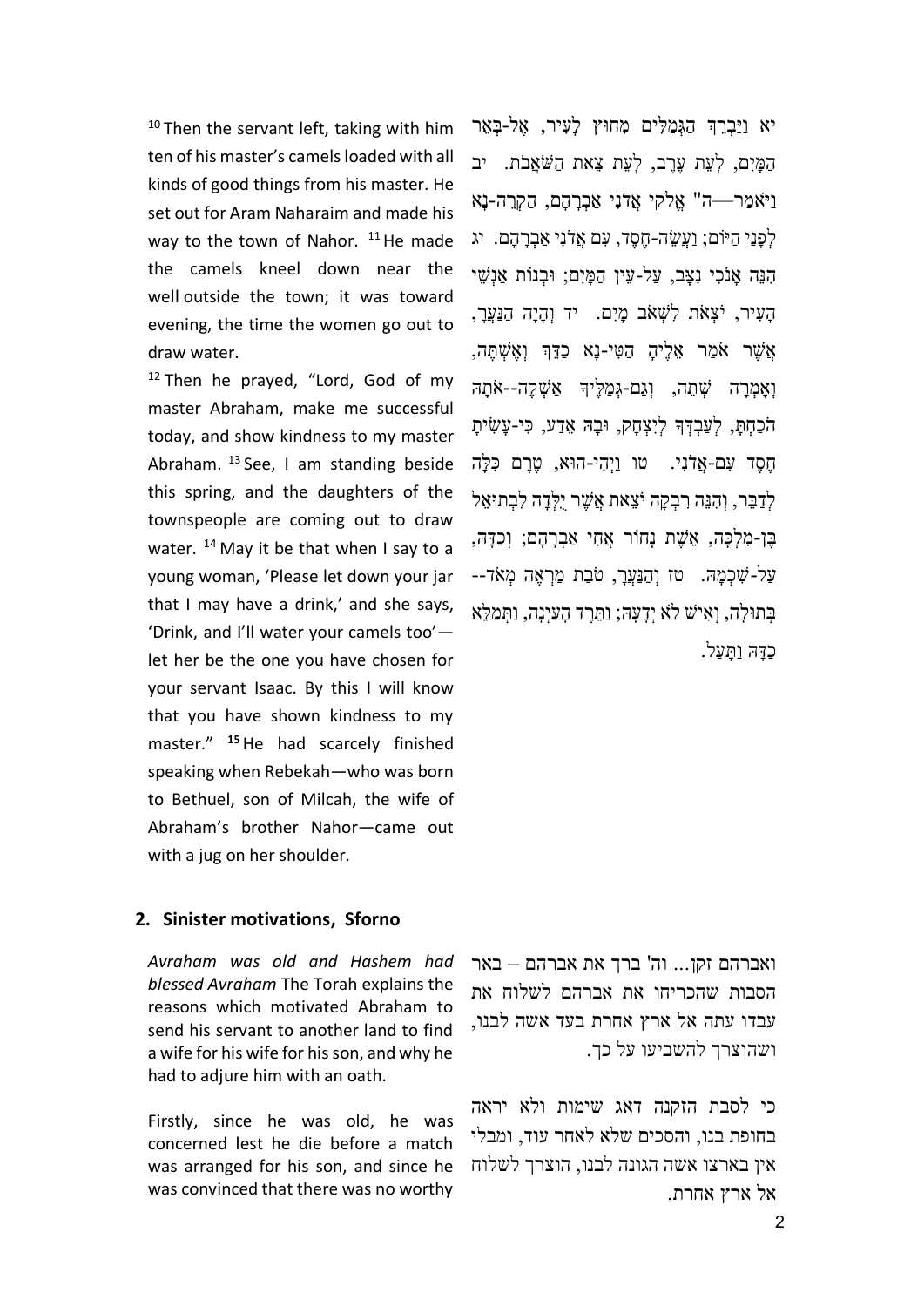wife for his son in Canaan, he sent Eliezer to another land.

And since Avraham was wealthy, he feared that a dishonest person might bribe his servant to choose his daughter and rather than put in the effort to secure a good wife for his son. That is why he needed to make his servant swear an oath about all these things.

ומפני עשרו דאג שמא איזה אדם בלתי הגון ירבה שוחד לעבדו כדי שיבחר בבתו, ולא ישתדל להשיג אשה הגונה לבנו, ולכן הוצרך להשביע את עבדו על כל אלה.

#### **3. Eliezer appears as a poor servant, Rabbi S.R. Hirsch**

Eliezer himself made his way with his feet ("and he went"), and carried presents in his hands. From the book of Kohelet (10: 7) it seems that slaves would not ride, but would walk on the ground, thus being seen as slaves. On the return journey too, Eliezer walked and led Rivka's camel . . .

Eliezer therefore did not appear as a rich merchant with ten camels laden with heavy burdens, but as a heavily laden slave who led his master's camels to their destination. Only in this way, will the examination of the young woman's character be a real test. Behaviour that attests to pure human feelings towards a tired and heavily laden slave can come for completely different motives when shown to a wealthy noble.

אליעזר עצמו עשה את הדרך ברגליו )"וילך"(, ונשא מתנות בידיו. מספר קהלת )י:ז( נראה שעבדים לא היו רוכבים, אלא הולכים על הקרקע, ובכך היו ניכרים כעבדים. גם בדרך חזרה צעד אליעזר ברגליו והנהיג את גמלה של רבקה. נראה שהנשים שלנו לא היו רוכבות מנוסות, אלא היו זקוקות לאחד שינהיג את בהמותיהן; ראה גם במעשה האשה השונמית )מלכים ב' ד: כד)

אליעזר אם כן לא הופיע כסוחר עשיר עם עשרה גמלים הטעונים משא כבד, אלא כעבד שמטענו בידו המוליך את גמלי אדוניו לייעדם. רק כך תהיה בחינת מידות הנערה בחינה אמיתית. התנהגות המעידה על רגשות אנושיים טהורים כלפי עבד עייף וטעון, יכולה לבוא מסיבות שונות לחלוטין כשהמדובר בשר עשיר.

#### **4. Searching for a poor woman, Malbim**

teaches that he agreed to take a woman from among the poor women and therefore he made the camels kneel near the well where the water-drawers וזה מבואר שהעשירים אין שולחים את would come.

*And he made the camels kneel* this ויברך – זאת שנית הסכים שיקח אשה מבנות עניים, וע״כ הבריך הגמלים אצל הבאר שלשם יבואו השואבות,

בנותיהם לשאוב מים כי יש להם עבדים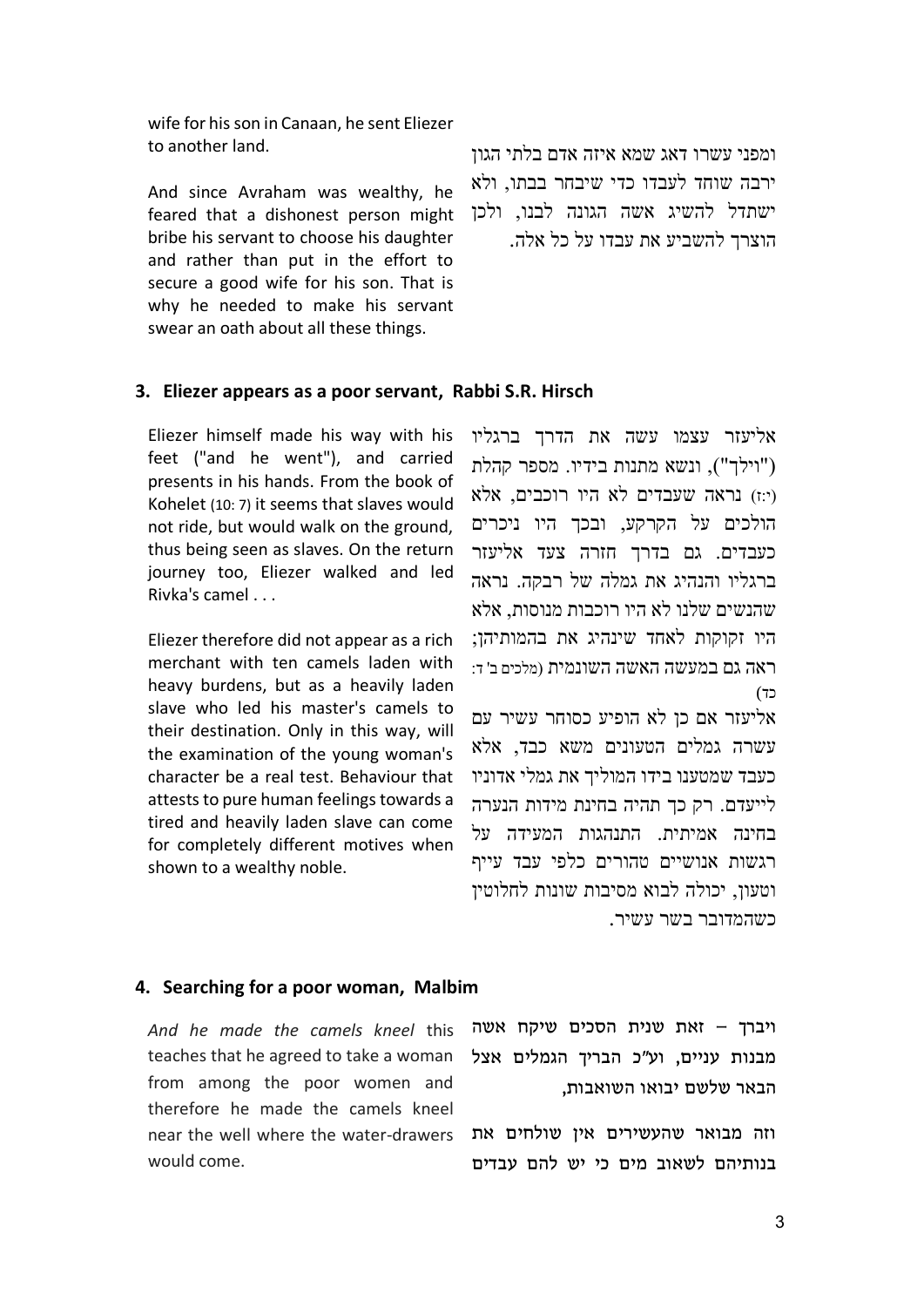And the rich do not send their daughters to draw water because they have slaves and handmaids, and there are people everywhere who will cut wood and draw water for money. Only the poor send their daughters to draw water. He calculated that whoever sends their daughters to draw water especially when the well is outside the city will not prevent their daughter from going to another land and marrying a man as rich and great as Isaac. And they will not be afraid to let her travel with a servant since they were unconcerned about her honour and allowed her to go in the evening among the drawers of water. Therefore, he only asked that the girl be beautiful and have good personality He asked God's help and providence regarding this sign that he had made for himself.

ושפחות, ויש בכ״מ חוטבי עצים ושואבי מים בשכר, רק העניים שולחים את בנותיהם לשאוב ושיער כי מי ששולח בתו לשאוב מים ובפרט שהבאר חוץ לעיר הוא לא יחשוך את בתו מלכת לארץ אחרת לקחת איש עשיר וגדול כיצחק, ולא ירע בעיניו מה שהולכpת עם עבד, אחר שאינה חוששת על כבוד והולכת לעת ערב בין משאבים, ואחר שאז אינו מב קש מן הנערה רק שתהיה יפת תואר וטובה במדות, ע״ז בקש מה׳ שיופיע עזר ההשגחה לזה בסימן שעשה לעצמו בזה.

# **5. The Torah as a book of** *hessed,* **Talmud Sotah 14 a**

The Torah begins with an act of kindness and ends with an act of kindness. It begins with God clothing the naked*: The Lord God made for Adam and his wife garments of skin and clothed them*, and it ends with Him caring for the dead: *And He [God] buried [Moses] in the Valley*.

דרש ר' שמלאי תורה תחלתה גמילות חסדים וסופה גמילות חסדים תחילתה גמילות חסדים דכתיב ויעש ה' אלהים לאדם ולאשתו כתנות עור וילבישם וסופה גמילות חסדים דכתיב ויקבר אותו בגיא

## **6. What is '***hessed***'? Rabbi J. Sacks,** *To heal a fractured world,* **pp. 45-46**

What is *hessed*? It is usually translated as 'kindness'; but it also means love – not love as an emotion or passion, but love expressed as deed . . . *Hessed* is love that is loyalty and the loyalty that is love. It is born in the generosity of faithfulness, the love that means being ever-present for the other, in hard times as well as good, love that grows stronger, not weaker over time. It is love moralized into small gestures of help and understanding, support and friendship: the poetry of everyday life written in the language of simple deeds.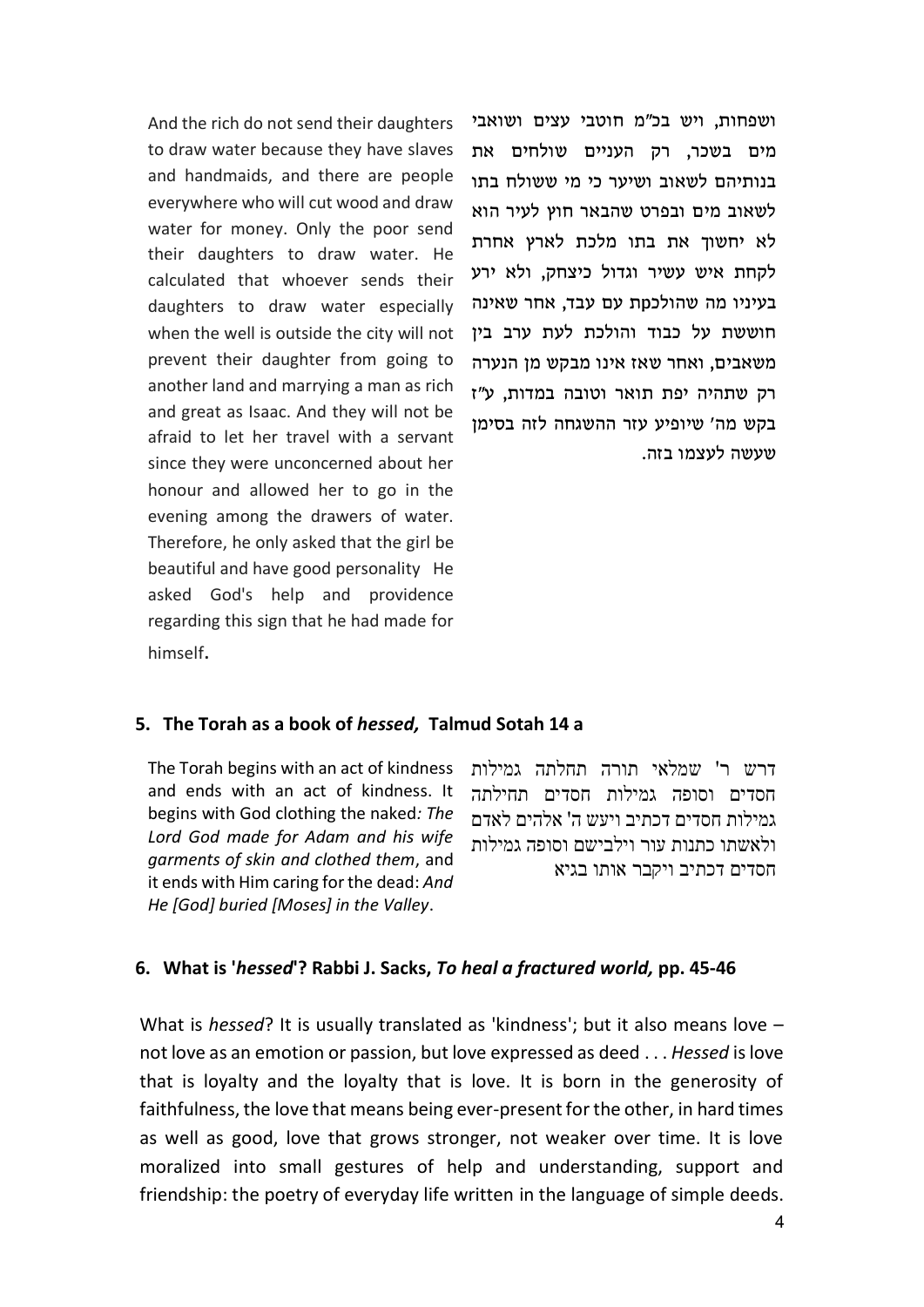Those who know it experience the world differently from those who do not. It is not for them a threatening and dangerous place. It is one where trust is rewarded precisely because it does not seek reward. *Hessed* is the gift of love that begets love.

# **7. The power of** *hessed,* **Avot De Rebbe Natan 4**

Once, Rabban Yohanan ben Zakkai, left Jerusalem, and Rabbi Yehoshua followed him. When he saw the destruction of the Holy Temple, Rabbi Yehoshua said: 'Woe to us, for the place where all of Israel's sins are forgiven has been destroyed'.

Rabbi Yohanan said to him: 'My son, do not be distressed, for we have a form of atonement which is like it. And what is that? Acts of kindness, as it says, *For I desire kindness, not a well-being offering* (Psalms 89:3).

And so we find that the delightful Daniel, would busy himself with acts of kindness. And what were these acts of kindness that he was so busy with? If you suggest that be brought burnt offerings and other sacrifices in Babylon, doesn't it say, *Take care not to bring burnt offerings in just any place you see, but only in the place that the Eternal will choose in one of your tribal territories shall you bring burnt offerings* (Deuteronomy 12:13–14)*.* So what were the acts of kindness he busied himself with? He would help a bride and make her happy, he would escort the dead, and he would always give a *perutah* to a poor person. And he would pray three times a day, and his prayers would be gladly accepted

פעם אחת היה רבן יוחנן בן זכאי יוצא מירושלים והיה רבי יהושע הולך אחריו וראה בית המקדש חרב אר״י אוי לנו על זה שהוא חרב מקום שמכפרים בו עונותיהם של ישראל.

א״ל בני אל ירע לך יש לנו כפרה אחת שהיא כמותה ואיזה זה גמ״ח שנאמר כי חסד חפצתי ולא זבח שכן מצינו בדניאל איש חמודות שהיה מתעסק בגמ״ח ומה הן גמ״ח שהיה דניאל מתעסק בהם אם תאמר עולות וזבחים מקריב בבבל והלא כבר נאמר )דברים יב) השמר לך פן תעלה עולותיך בכל מקום אשר תראה כי אם במקום אשר יבחר ה׳ באחד שבטיך שם תעלה עולותיך. אלא מה הן גמ״ח שהיה מתעסק בהן היה מתקן את הכלה ומשמחה ומלווה את המת ונותן פרוטה לעני ומתפלל ג׳ פעמים בכל יום ותפלתו מתקבלת ברצון

# **8. Rabbi Sacks, Chayei Sarah (5774) – Beginning the Journey**

*God promises, but we have to act.* God promised Abraham the land, but he had to buy the first field. God promised Abraham many descendants, but Abraham